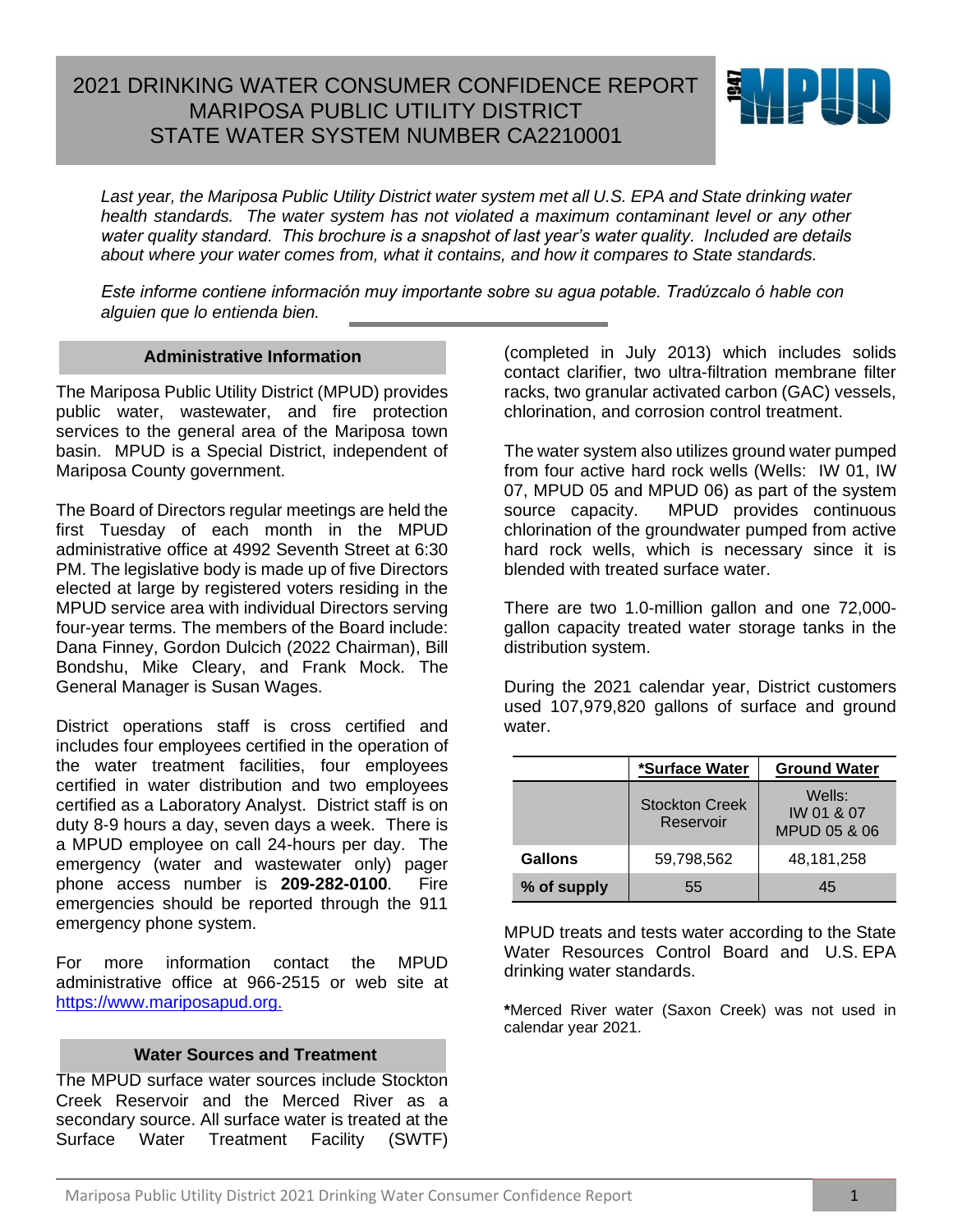## **Water Quality Monitoring**

The sources of drinking water (both tap water and bottled water) include rivers, lakes, streams, ponds, reservoirs, springs, and wells. As water travels over the surface of the land or through the ground, it dissolves naturally-occurring minerals and, in some cases, radioactive material, and can pick up substances resulting from the presence of animals or from human activity.

Contaminants that may be present in source water include:

- *Microbial contaminants*, such as viruses and bacteria that may come from sewage treatment plants, septic systems, agricultural livestock operations, and wildlife.
- *Inorganic contaminants*, such as salts and metals, that can be naturally-occurring or result from urban storm water runoff, industrial or domestic wastewater discharges, oil and gas production, mining, or farming.
- *Pesticides and herbicides*, that may come from a variety of sources such as agriculture, urban storm water runoff, and residential uses.
- *Organic chemical contaminants*, including synthetic and volatile organic chemicals, that are by-products of industrial processes and petroleum production, and can also come from gas stations, urban storm water runoff, agricultural application, and septic systems.
- *Radioactive contaminants*, that can be naturally-occurring or be the result of oil and gas production and mining activities.

In order to ensure that tap water is safe to drink, the U.S. EPA and the State Water Resources Control Board (State Water Board) prescribe regulations that limit the amount of certain contaminants in water provided by public water systems. State Water Board regulations also establish limits for contaminants in bottled water that provide the same protection for public health.

An assessment of MPUD's drinking water sources was completed in April 2003. (Ground and surface water sources are described on page 1, *Water Sources and Treatment*.) These sources are considered most vulnerable to the following activities, although not associated with any detected contaminants: transportation corridors freeways/state highways, road right-of-way's [herbicide use areas]; septic systems - high density [>1/acre]; automobile – gas stations; historic gas stations; and wastewater treatment plants and disposal facilities.

Drinking water, including bottled water, may reasonably be expected to contain at least small amounts of some contaminants. The presence of contaminants does not necessarily indicate that the water poses a health risk. More information about contaminants and potential health effects can be obtained by calling the U.S. EPA's Safe Drinking Water Hotline (1-800-426-4791).

Some people may be more vulnerable to contaminants in drinking water than the general population. Immuno-compromised persons such as persons with cancer undergoing chemotherapy, persons who have undergone organ transplants, people with HIV/AIDS or other immune system disorders, some elderly, and infants can be particularly at risk from infections. These people should seek advice about drinking water from their health care providers. U.S. EPA/Centers for Disease Control (CDC) guidelines on appropriate means to lessen the risk of infection by *Cryptosporidium* and other microbial contaminants are available from the Safe Drinking Water Hotline (1-800-426-4791).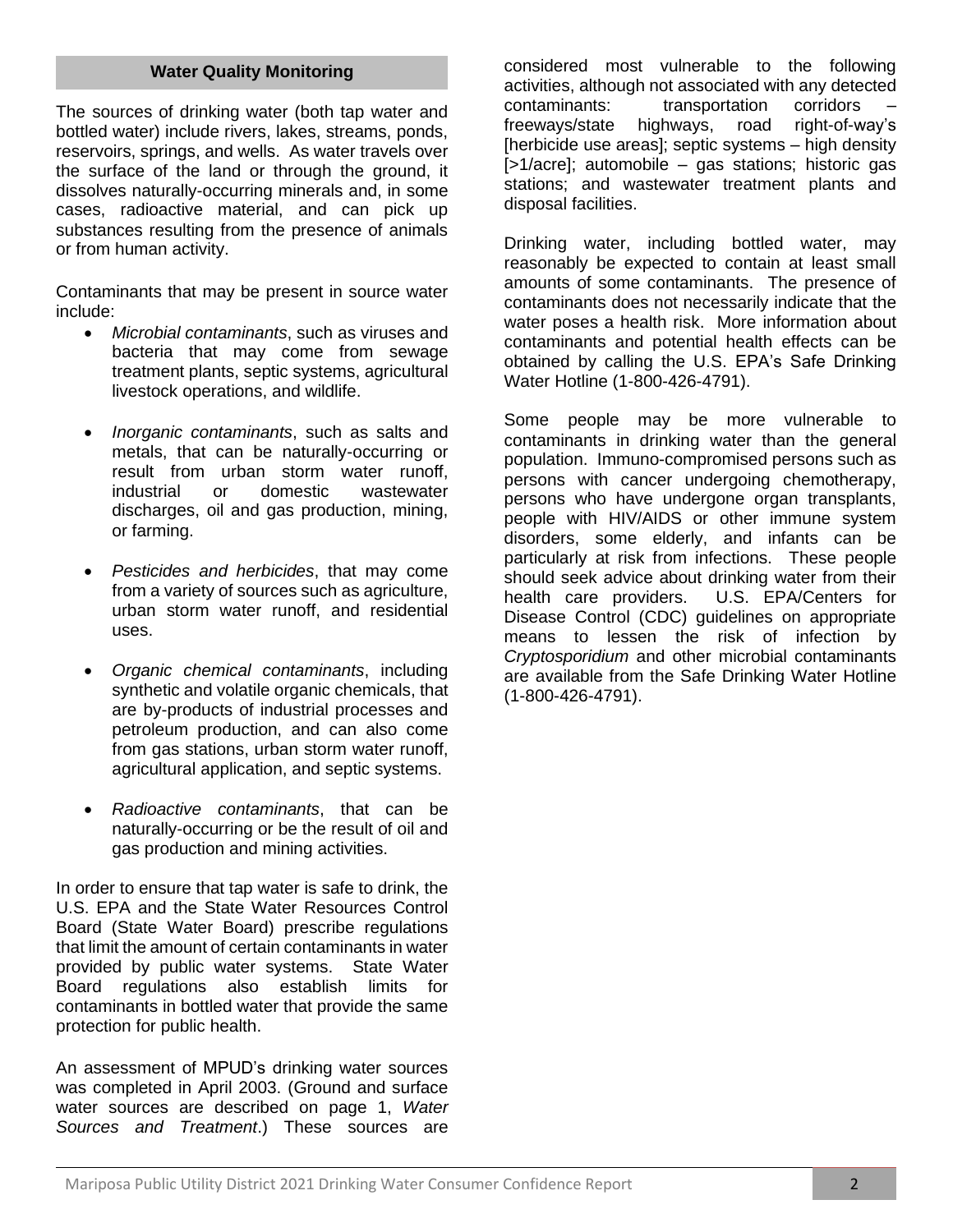**Maximum Contaminant Level (MCL):** The highest level of a contaminant that is allowed in drinking water. Primary MCLs are set as close to the PHGs (or MCLGs) as is economically and technologically feasible. Secondary MCLs are set to protect the odor, taste, and appearance of drinking water.

**Maximum Contaminant Level Goal (MCLG):** The level of a contaminant in drinking water below which there is no known or expected risk to health. MCLGs are set by the U.S. Environmental Protection Agency (U.S. EPA).

**Public Health Goal (PHG):** The level a contaminant in drinking water below which there is no known or expected risk to health. PHGs are set by the California Environmental Protection Agency.

**Maximum Residual Disinfectant Level (MRDL)**: The highest level of a disinfectant allowed in drinking water. There is convincing evidence that addition of a disinfectant is necessary for control of microbial contaminants.

**Maximum Residual Disinfectant Level Goal (MRDLG):** The level of a drinking water disinfectant below which there is no known or expected risk to health. MRDLGs do not reflect the benefits of the use of disinfectants to control microbial contaminants.

**Primary Drinking Water Standards (PDWS):** MCLs and MRDLs for contaminants that affect health along with their

monitoring and reporting requirements, and water treatment requirements.

**Running Annual Average (RAA):** is the average of sample analytical results taken at a particular monitoring location during the previous four calendar quarters.

**Secondary Drinking Water Standards (SDWS):** MCLs for contaminants that affect taste, odor, or appearance of the drinking water. Contaminants with SDWSs do not affect the health at the MCL levels.

**Treatment Technique (TT)**: A required process intended to reduce the level of a contaminant in drinking water.

**Regulatory Action Level (AL):** The concentration of a contaminant which, if exceeded, triggers treatment or other requirements that a water system must follow.

**Variances and Exemptions:** State Water Board permission to exceed a MCL or not comply with treatment technique under certain conditions.

**ND:** not detectable at analysis minimum reporting limit. **ppm:** parts per million or milligrams per liter (mg/L) **ppb:** parts per billion or micrograms per liter (µg/L) **ppt**: parts per trillion or nanograms per liter (ng/L) **ppq**: parts per quadrillion or picogram per liter (pg/L) **pCi/L:** picocuries per liter (a measure of radiation)

**The following tables list drinking water constituents that have assigned contaminant levels and were detected during the most recent sampling for the constituent.** The presence of these contaminants in the water does not necessarily indicate that the water poses a health risk. The State Water Board allows the District to monitor for certain contaminants less than once per year because the concentrations of these contaminants do not change frequently. Some of the data, though representative of the water quality, are more than one year old. Many other water analyses are completed, however not reported if results were not detectable (ND). The District's water system did not exceed or violate an AL, MCL, MRDL, or TT.

| SAMPLING RESULTS SHOWING THE DETECTION OF LEAD AND COPPER<br>(Sample Taken from Customer Tap)<br>Monitoring for September 2019 – next monitoring required 2022<br>90 <sup>th</sup> percentile of all samples collected must be below the regulatory action level. ( <al)< th=""></al)<> |    |       |   |     |     |                                                                                                                                            |  |  |  |
|-----------------------------------------------------------------------------------------------------------------------------------------------------------------------------------------------------------------------------------------------------------------------------------------|----|-------|---|-----|-----|--------------------------------------------------------------------------------------------------------------------------------------------|--|--|--|
| 90 <sup>th</sup><br><b>Number</b><br>No. sites<br>percentile<br><b>Lead and Copper</b><br>οf<br><b>PHG</b><br><b>Typical Source of Contaminant</b><br>exceeding<br><b>AL</b><br>(reporting units)<br>samples<br>level<br><b>AL</b><br>collected<br>detected                             |    |       |   |     |     |                                                                                                                                            |  |  |  |
| Lead (ppb)                                                                                                                                                                                                                                                                              | 20 | ND.   | 0 | 15  | 0.2 | Internal corrosion of household<br>plumbing<br>industrial<br>discharges<br>from<br>systems;<br>manufacturers; erosion of natural deposits. |  |  |  |
| Copper (ppm)                                                                                                                                                                                                                                                                            | 20 | 0.450 | 0 | 1.3 | 0.3 | Internal corrosion of household<br>plumbing<br>systems; erosion of natural deposits; leaching<br>from wood preservatives.                  |  |  |  |

*If present, elevated levels of lead can cause serious health problems, especially for pregnant women and young children. Lead in drinking water is primarily from materials and components associated with service lines and home plumbing. MPUD is responsible for providing high quality drinking water but cannot control the variety of materials used in plumbing components. When your water has been sitting for several hours, you can minimize the potential for lead exposure by flushing your tap for 30 seconds to 2 minutes before using water for* 

*drinking or cooking. If you are concerned about lead in your water, you may wish to have your water tested. Information on lead in drinking water, testing methods, and steps you can take to minimize exposure is available from the Safe Drinking Water Hotline (1-800- 426-4701) or at [http://www.epa.gov/lead.](http://www.epa.gov/lead)*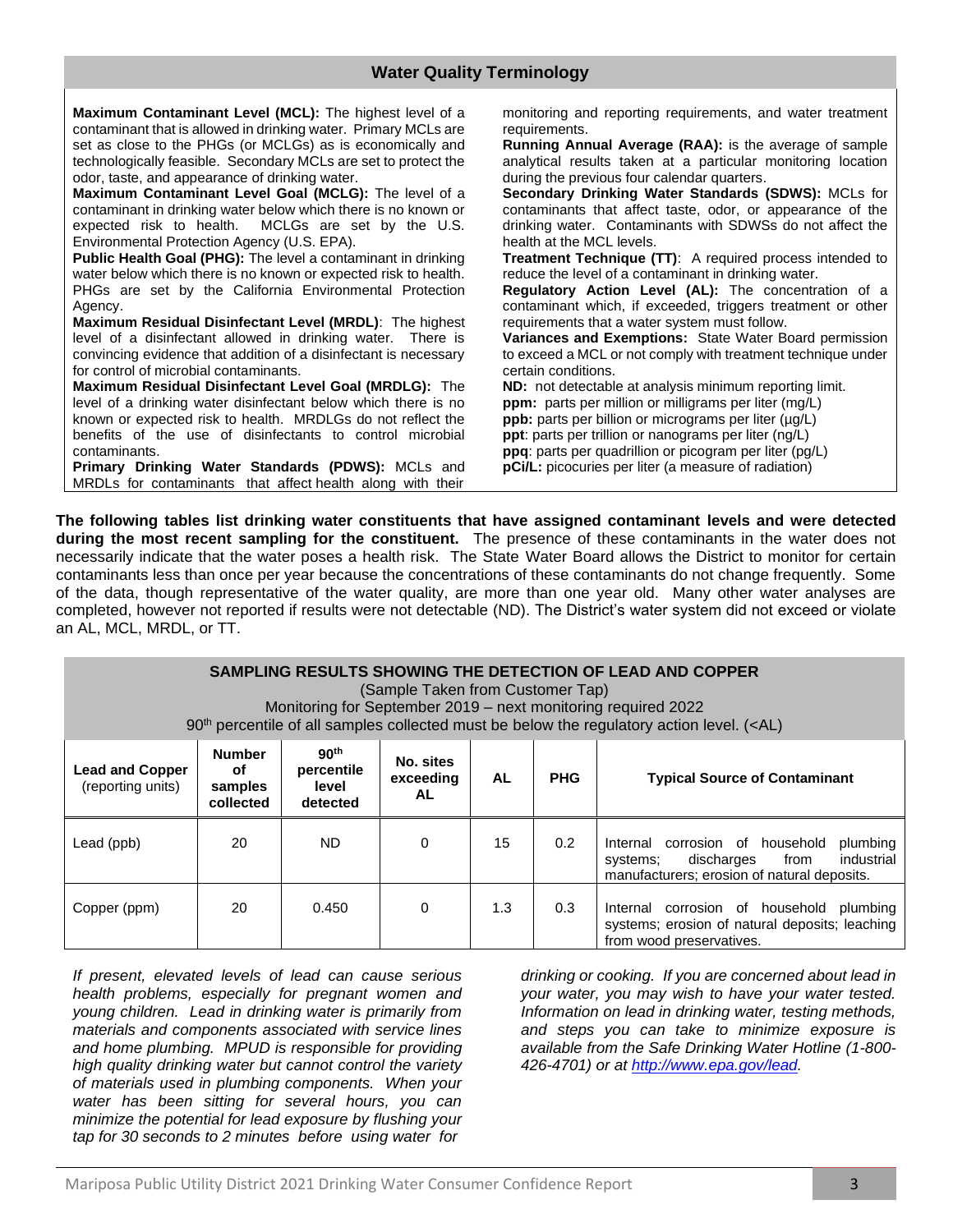| <b>SAMPLING RESULTS FOR SODIUM AND HARDNESS</b>                   |                                       |                               |            |                      |                                                                                                                             |  |  |  |  |
|-------------------------------------------------------------------|---------------------------------------|-------------------------------|------------|----------------------|-----------------------------------------------------------------------------------------------------------------------------|--|--|--|--|
| <b>Chemical or</b><br><b>Constituent</b><br>(and reporting units) | <b>Sample</b><br><b>Date</b><br>Range | Range of<br><b>Detections</b> | <b>MCL</b> | <b>PHG</b><br>(MCLG) | <b>Typical Source of Contaminant</b>                                                                                        |  |  |  |  |
| Sodium (ppm)                                                      | 2020-21                               | $2.3 - 12$                    | None       | None                 | Salt present in the water and is generally<br>naturally occurring.                                                          |  |  |  |  |
| Hardness as CaCO <sub>3</sub><br>(ppm)                            | 2020-21                               | $17 - 270$                    | None       | None                 | Sum of polyvalent cations present in the<br>water, generally magnesium and calcium,<br>and are usually naturally occurring. |  |  |  |  |

| SAMPLING RESULTS FOR DISINFECTION BY-PRODUCTS, DISINFECTANT RESIDUALS<br>AND DISINFECTION BY-PRODUCT PRECURSORS                                                                       |                                                                                                                                                                                                                                                      |                                          |                                                                                                              |                                                             |                                                                                                                                                                                                                                                                                          |                                                                                              |  |  |  |
|---------------------------------------------------------------------------------------------------------------------------------------------------------------------------------------|------------------------------------------------------------------------------------------------------------------------------------------------------------------------------------------------------------------------------------------------------|------------------------------------------|--------------------------------------------------------------------------------------------------------------|-------------------------------------------------------------|------------------------------------------------------------------------------------------------------------------------------------------------------------------------------------------------------------------------------------------------------------------------------------------|----------------------------------------------------------------------------------------------|--|--|--|
| <b>PRIMARY STANDARDS</b><br>For Distribution System,<br>2021 Calendar Year                                                                                                            | <b>MCL</b>                                                                                                                                                                                                                                           | <b>PHG</b><br>(MCLG)                     | <b>RAA</b>                                                                                                   | <b>Distribution</b><br><b>System</b><br>Range<br><b>RAA</b> | <b>Typical Source</b>                                                                                                                                                                                                                                                                    |                                                                                              |  |  |  |
| <b>Disinfection Byproducts</b><br><b>TTHMs (Total</b><br>Trihalomethanes)<br>HAA5 (Sum of 5                                                                                           | 80<br>$(\mu g/L)$<br>60                                                                                                                                                                                                                              | N/A<br>N/A                               | 69.5<br>$(\mu g/L)$<br>40.0                                                                                  | $40 - 108.8$<br>$31 - 59$                                   | By-product<br>of<br>drinking<br>water<br>disinfection.                                                                                                                                                                                                                                   |                                                                                              |  |  |  |
| Haloacetic Acids)<br><b>Disinfection</b><br>Chlorine                                                                                                                                  | $(\mu g/L)$<br><b>MRDL</b><br>$= 4.0$<br>(ppm)<br>as C <sub>l2</sub>                                                                                                                                                                                 | <b>MRDLG</b><br>$= 4$<br>(ppm)<br>as Cl2 | $(\mu g/L)$<br>0.67<br>(ppm)                                                                                 | $0.54 - 0.78$<br>(ppm)                                      | Some<br>people who<br>use<br>water<br>containing chlorine well in excess of<br>the MRDL could experience irritating<br>effects to their eyes and nose. Some<br>people who drink water containing<br>chlorine well in excess of the MRDL<br>could<br>experience<br>stomach<br>discomfort. | Note:<br>The Mariposa<br><b>Public Utility</b><br>District was in<br>compliance              |  |  |  |
| <b>Total Coliform Bacteria</b><br>(state Total Coliform Rule)<br><b>Fecal Coliform Bacteria</b><br>(state Total Coliform Rule)<br>E. coli<br>(federal Revised Total<br>Coliform Rule) | <b>Microbiological Contaminants</b><br>MCL: 1 positive<br>monthly sample<br><b>MCL:</b> A routine<br>sample and a<br>repeat sample are<br>total coliform<br>positive, and one<br>of these is also<br>fecal coliform or $E$ .<br>coli positive<br>(a) |                                          | No. of months in<br>violation<br>0<br>0<br>Bacteria were not<br>detected in the<br>distribution system.<br>0 |                                                             | Naturally present in the<br>environment. Human and animal<br>fecal waste.                                                                                                                                                                                                                | with<br>disinfection<br>requirements<br>at all times<br>during the<br>2021 calendar<br>year. |  |  |  |

(a) Routine and repeat samples are total coliform-positive and either is *E. coli*-positive or system fails to take repeat samples following *E. coli*-positive routine sample or system fails to analyze total coliform-positive repeat sample for *E. coli*.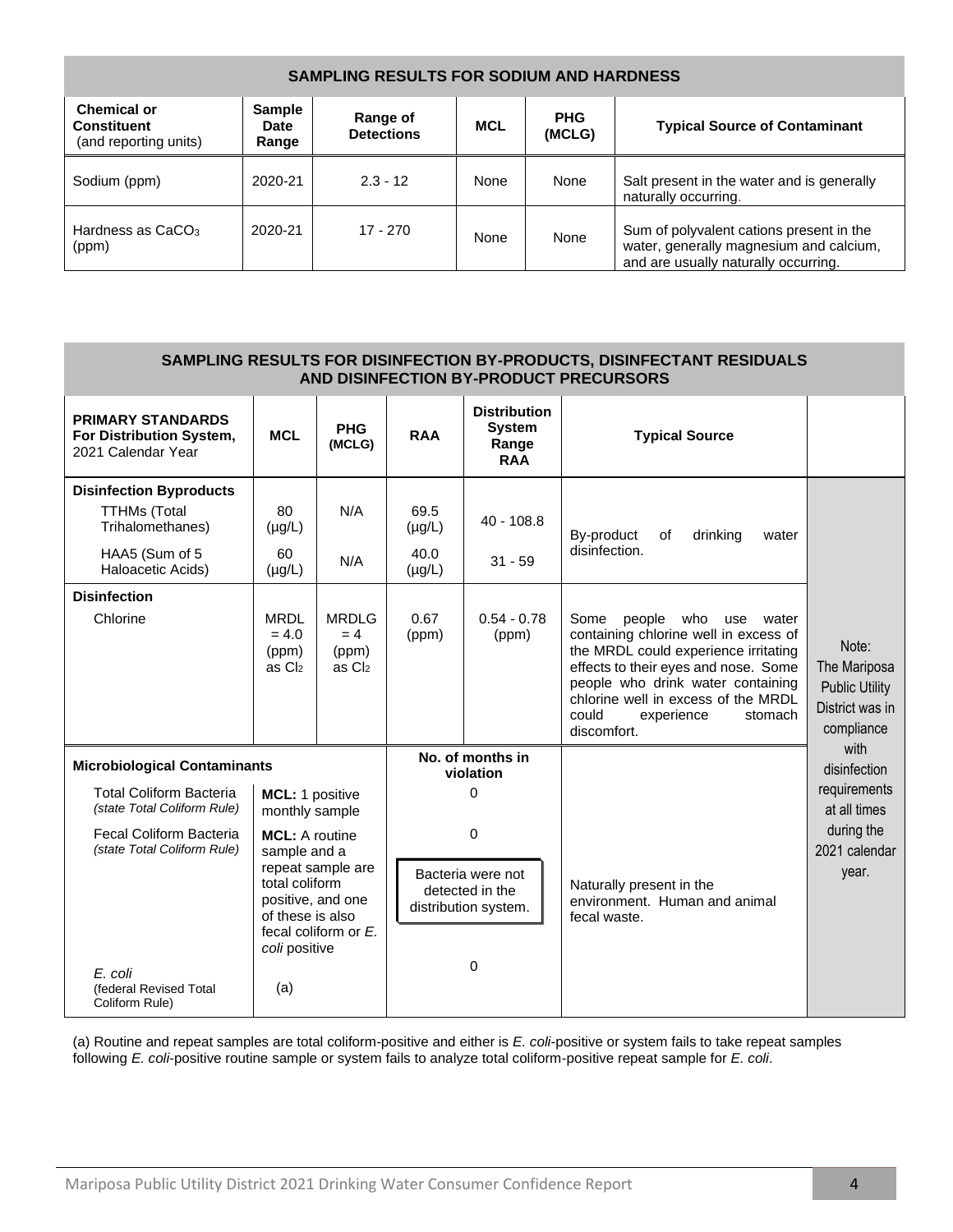## **SAMPLING RESULTS SHOWING TREATMENT OF SURFACE WATER SOURCES**

| Treatment Technique <sup>(a)</sup><br>(type of approved filtration technology used)                      | Coagulation, sedimentation, ultra-filtration membranes,<br>activated carbon and disinfection.                                                         |
|----------------------------------------------------------------------------------------------------------|-------------------------------------------------------------------------------------------------------------------------------------------------------|
| Turbidity Performance Standards <sup>(b)</sup><br>(that must be met through the water treatment process) | Turbidity of the filtered water must:<br>1 - Be less than or equal to .1 NTU in 95% of<br>measurements in a month<br>2 – Not exceed 1 NTU at any time |
| Lowest monthly percentage of samples that met<br>Turbidity Performance Standard No. 1                    | 100%                                                                                                                                                  |
| Highest single turbidity measurement during the year                                                     | 0.02 NTU                                                                                                                                              |
| The number of violations of surface water treatment<br>requirements                                      | None                                                                                                                                                  |

(a) A required process intended to reduce the level of a contaminant in drinking water.

(b) Turbidity (measured in NTU) is a measurement of the cloudiness of water and is a good indicator of water quality and filtration performance. Turbidity results which meet performance standards are considered to be in compliance with filtration requirements.

#### **FOOTNOTES Major Sources of Contamination in Drinking Water (use where indicated in the next two pages, "Typical Source of Contaminant" column)**

1. Erosion of natural deposits.

2. Erosion of natural deposits; residue from some surface water treatment process

- 3. Leaching from natural deposits
- 4. Leaching from natural deposits; industrial wastes.
- 5. Naturally-occurring organic materials
- 6. Runoff/leaching from natural deposits; seawater influence.

7. Runoff from fertilizer leaching from septic tanks, erosion of natural deposits.

- 8. Runoff/leaching from natural deposits.
- 9. Soil runoff.

10. Substances that form ions when in water; seawater influence.

11. Discharge of oil drilling wastes and from metal refineries; erosion of natural deposits.

12. Perchlorate is an inorganic chemical used in solid rocket propellant, fireworks, explosives, flares, matches, and a variety of industries. It usually gets into drinking water as a result of environmental contamination from historic aerospace or other industrial operations that used or use, store, or dispose of perchlorate and its salts.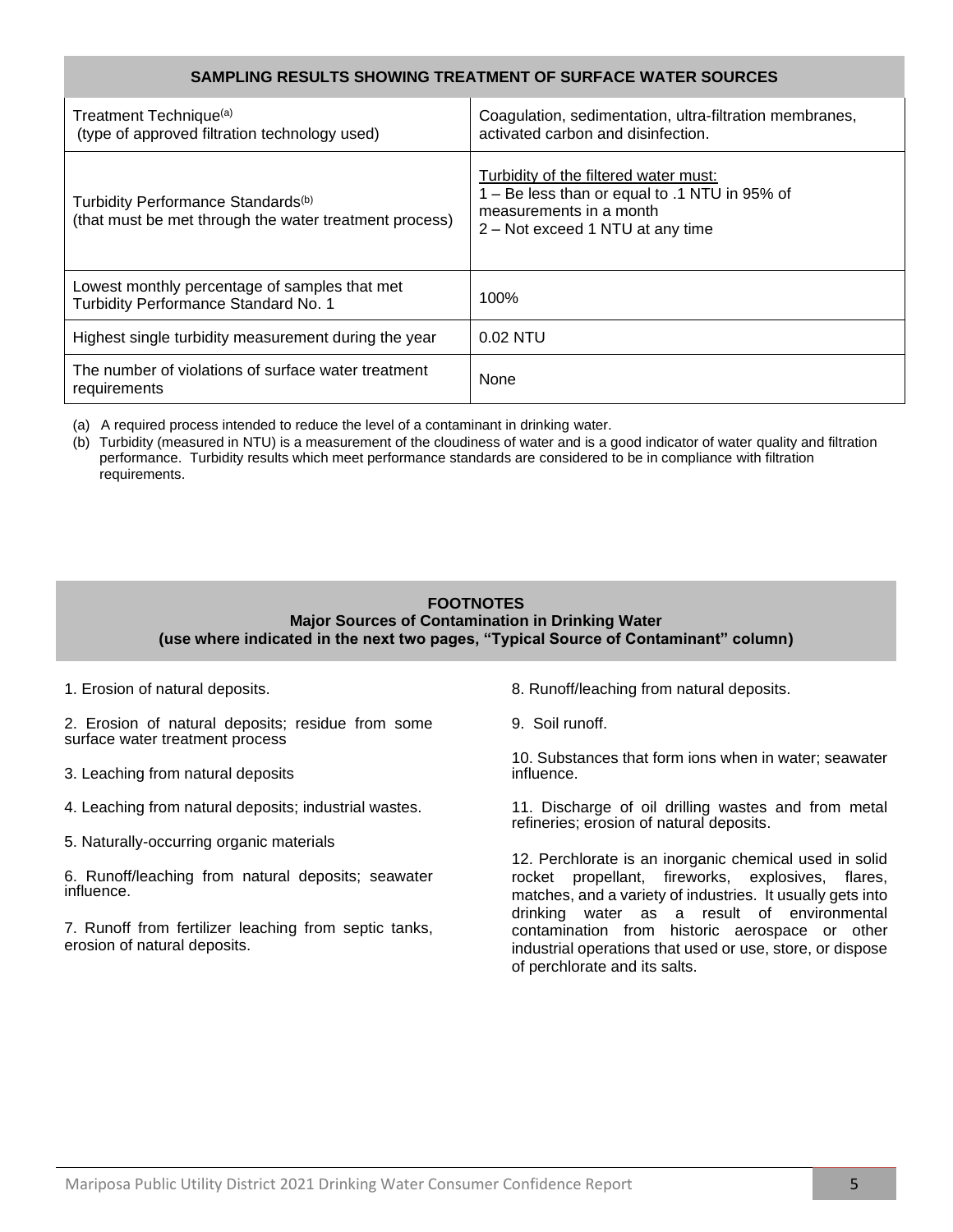| DETECTION OF CONTAMINANTS WITH A PRIMARY DRINKING WATER STANDARD    |                      |                   |                                     |                               |              |                             |                |                |                                                    |
|---------------------------------------------------------------------|----------------------|-------------------|-------------------------------------|-------------------------------|--------------|-----------------------------|----------------|----------------|----------------------------------------------------|
| Chemical or                                                         |                      | <b>PHG</b>        | <b>Surface Water -</b><br>untreated |                               |              | <b>Typical</b><br>Source of |                |                |                                                    |
| <b>Constituent</b><br>(and reporting units)                         | <b>MCL</b><br>[MRDL] | (MCLG)<br>[MRDLG] | <b>Stockton</b><br><b>Creek</b>     | <b>Merced</b><br><b>River</b> | <b>IW 01</b> | <b>IW 07</b>                | <b>MPUD 05</b> | <b>MPUD 06</b> | <b>Contaminant</b><br>(see<br>Footnote,<br>page 5) |
| Inorganic Contaminants - only detected contaminants are reported.   |                      |                   |                                     |                               |              |                             |                |                |                                                    |
| Nitrate, (as<br>Nitrogen, N)<br>(mg/L)                              | 10                   | 10                |                                     |                               | 0.41         | 1.2                         | 1.9            | 1.5            | $\overline{7}$                                     |
| Sample date                                                         |                      |                   |                                     |                               |              | 5/26/2021                   | 5/26/2021      | 8/10/2021      |                                                    |
| Radioactive Contaminants – only detected contaminants are reported. |                      |                   |                                     |                               |              |                             |                |                |                                                    |
| Radium 228<br>(pCi/L)                                               | 5                    | 0.019             | 0.56                                | 0.87                          | 0.83         | 0.20                        | 0.29           | 0.62           |                                                    |
| Sample date                                                         |                      |                   | 2/28/2018                           | 2/28/2018                     |              | 2/28/2018                   | 2/28/2018      | 2/28/2018      |                                                    |

| DETECTION OF CONTAMINANTS WITH SECONDARY DRINKING WATER STANDARD<br>- only detected contaminants are reported. |            |                                                                                 |                                                                                 |                                                                  |                                                                      |                                                                 |                                                                   |                                                                 |  |
|----------------------------------------------------------------------------------------------------------------|------------|---------------------------------------------------------------------------------|---------------------------------------------------------------------------------|------------------------------------------------------------------|----------------------------------------------------------------------|-----------------------------------------------------------------|-------------------------------------------------------------------|-----------------------------------------------------------------|--|
| <b>Chemical or</b>                                                                                             |            | <b>Surface Water- untreated</b>                                                 |                                                                                 |                                                                  | <b>Typical</b>                                                       |                                                                 |                                                                   |                                                                 |  |
| <b>Constituent</b><br>(and reporting<br>units)                                                                 | <b>MCL</b> | <b>Stockton</b><br><b>Creek</b><br>(sample date<br>5-26-2021)<br>Level Detected | <b>Merced River</b><br>(sample date<br>$5 - 26 - 2021$<br><b>Level Detected</b> | <b>IW 01</b><br>(sample date<br>$5-26-2021$<br>Level<br>Detected | <b>IW 07</b><br>(sample date<br>$5 - 26 - 2021$<br>Level<br>Detected | MPUD 05<br>(sample date<br>$5 - 26 - 2021$<br>Level<br>Detected | <b>MPUD 06</b><br>(sample date<br>5/20/2020)<br>Level<br>Detected | Source of<br><b>Contaminant</b><br>(see<br>Footnote,<br>page 5) |  |
| Sulfate<br>(mg/L)                                                                                              | 500        | 10                                                                              | 2.2                                                                             | 4.6                                                              | 16                                                                   | 16                                                              | 14                                                                | 4                                                               |  |
| Chloride<br>(mg/L)                                                                                             | 500        | 2.4                                                                             |                                                                                 | 3.2                                                              | 8.2                                                                  | 9.1                                                             | 5.9                                                               | 6                                                               |  |
| Specific<br>Conductance<br>$(\mu S/cm)$                                                                        | 1600       | 210                                                                             | 44                                                                              | 380                                                              | 410                                                                  | 430                                                             | 510                                                               | 10                                                              |  |
| Total<br><b>Dissolved</b><br>Solids<br>(mg/L)                                                                  | 1000       | 140                                                                             | 34                                                                              | 220                                                              | 240                                                                  | 260                                                             | 290                                                               | 8                                                               |  |
| Turbidity $-$<br>Groundwater<br>only, NTU                                                                      | 5          | See page 5                                                                      | See page 5                                                                      | 0.12                                                             |                                                                      |                                                                 | 0.13                                                              | 9                                                               |  |
| Color<br>units                                                                                                 | 15         | 25                                                                              | 15                                                                              |                                                                  |                                                                      |                                                                 |                                                                   | 5                                                               |  |
| <b>Iron</b><br>$(\mu g/L)$                                                                                     | 300        | 120                                                                             |                                                                                 |                                                                  |                                                                      |                                                                 |                                                                   | 4                                                               |  |
| Manganese<br>$(\mu g/L)$                                                                                       | 50         | 35                                                                              |                                                                                 |                                                                  |                                                                      |                                                                 |                                                                   | 3                                                               |  |